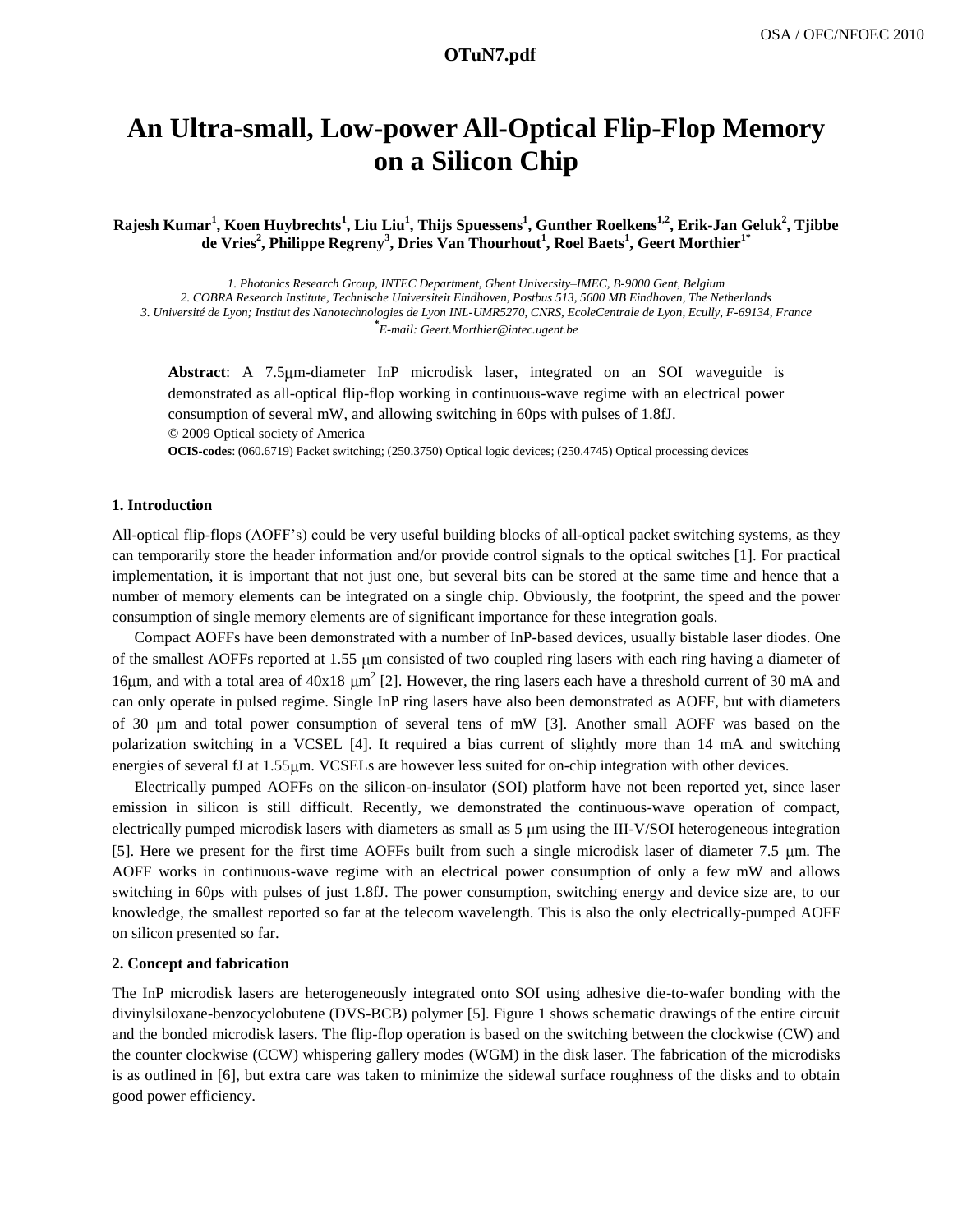# **a1129\_1.pdf OTuN7.pdf**

It is known from theoretical work that the existence of bistable unidirectional behavior requires a large photon density in the WGMs of the disk laser as well as a small coupling between the CW and the CCW modes. In our microdisks, large internal power density results from the good mode confinement of the InP membrane due to the high index contrast. We also avoided degradation due to heating at higher currents, by making the Au layer of the top contact thick (600nm) and using it as heat sink. Since the WGM is confined to the edge of the disk, this top metal does not result in substantial optical absorption loss. The coupling between CW and CCW WGMs was minimized by using an optimized lithography and etching process. To reduce the influence of reflections at the grating couplers, we aimed for a small coupling between disk and straight waveguides and therefore a relative thick DVS-BCB bonding layer of about 250nm was used.



Fig. 1. Schematic structure of the whole circuit and the microdisk laser (inset) (lhs) and SEM picture of the cross section (rhs).

## **3. Static characteristics**

Figure 2(a) gives a typical light-current (L-I) curve of the microdisk laser, measured from both ends of the SOI waveguide, and thus representing the CW and CCW mode power, respectively. The threshold current is as low as 0.33mA. The maximum power in the SOI waveguide is  $21\mu$ W, limited by the thermal rollover around 3.8mA. Figure 2(b) presents the lasing spectrum at 3.8mA bias, showing a single mode operation with side mode suppression ratio higher than 40dB. Bistable, unidirectional operation starts at 1.7 mA. We did not observe any switching of the lasing direction in the unidirectional regime when increasing the bias current, which does occur in the large ring lasers. Theoretical calculations predicted that this switching behavior only happens when the laser mode hops to another azimuthal order, i.e., several free spectral ranges (FSRs) away, due to self heating. Such a mode-hopping is unlikely to happen in the present structure, since the microdisk cavity is so small that the FSR is larger than 30 nm as depicted in Fig. 2(b).

## **4. Switching Experiments**

Switching between CW and CCW operation is achieved through short pulses that are injection locking the laser. For the switching experiments, we biased the laser at 3.5 mA, which is about twice the threshold for the unidirectional operation (1.7mA) and is chosen to avoid noise-induced switching. To test the switching speed and the switching energy, we used 100 ps long set and reset pulses as shown in Figure 3(a) and measured the laser output (shown in Figure 3(b)) with a high speed oscilloscope. Because the disk is only coupled to one straight waveguide, it is not possible to separate the switch pulses and the laser signal. Therefore the switch pulses always cover the transient of the microdisk signal, making it difficult to measure the exact switching times. The residual reset pulses also come from the reflection at the cleaved facet of the access fiber and have been suppressed to some extent by using index matching fluid. The measured switch-off transient in this case is shown in Figure 3(c); it is characterized by a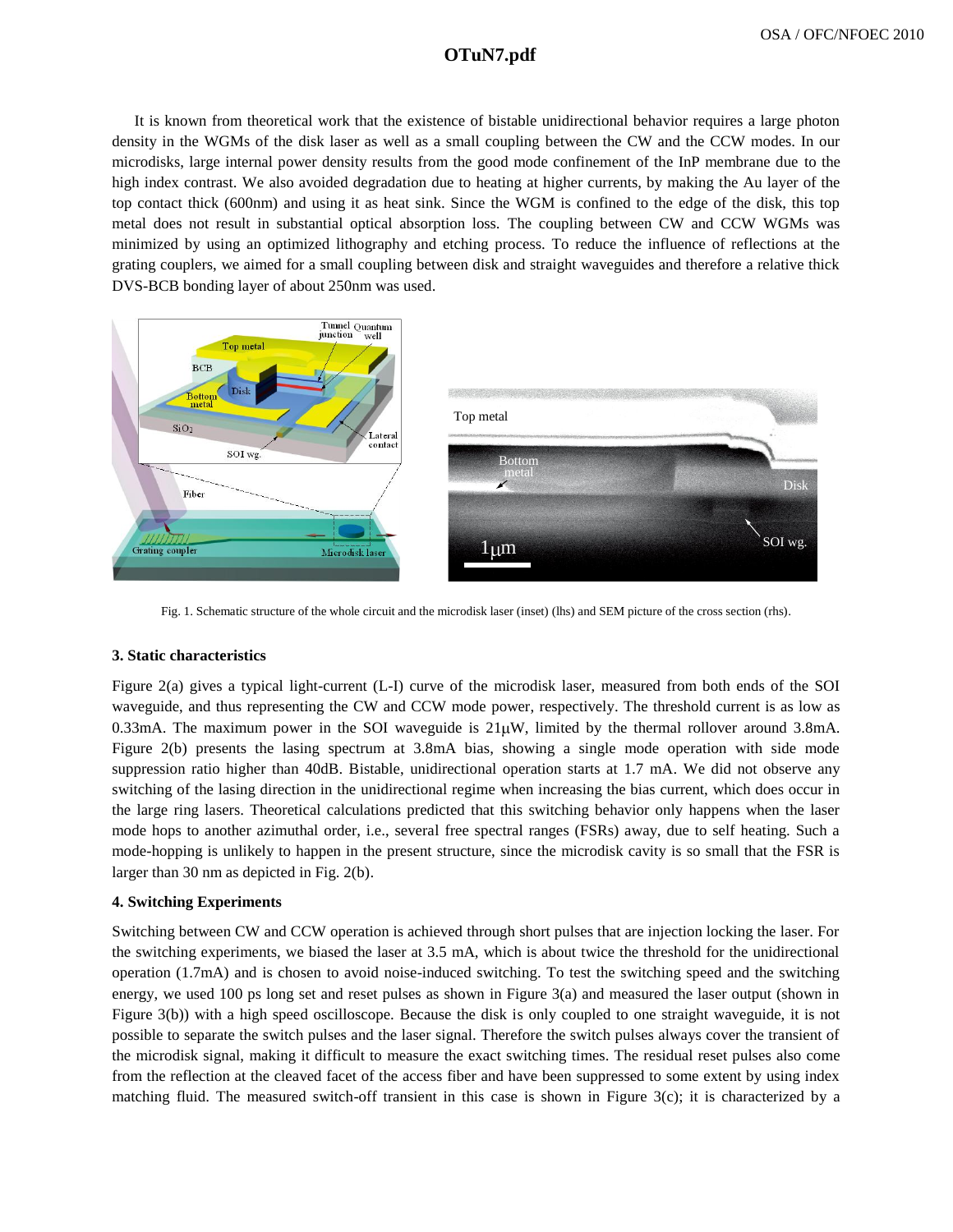# **a1129\_1.pdf OTuN7.pdf**

switch-off time of 60ps. The peak power measured in the SOI waveguide was 18  $\mu$ W, corresponding with a switching energy of 1.8 fJ.



Fig. 2. L-I curve (left) and optical spectrum (right) of a  $7.5 \mu m$  microdisk laser.



Fig. 3. (a) Waveform of the injected optical pulse, (b) Waveform of the measured optical signal at one side, (c) Details of the switch-off transient, after applying the index matching fluid to suppress the appearance of the reset pulses..

#### **5. Conclusion**

We demonstrated the smallest AOFF so far reported, with also the lowest power consumption. The device is also the only electrically-pumped AOFF built on SOI so far.

#### **Acknowledgement**

This work is supported by the European FP7 ICT-projects HISTORIC, WADIMOS and PhotonFab, the Fund for Scientific Research Flanders (FWO), and the IAP-project "Photonics@be". The work of K. Huybrechts and T. Spuessens is supported by the Institute for the Promotion of Innovation through Science and Technology (IWT) under a specialization grant. We acknowledge the assistance from Steven Verstuyft during the device fabrication.

## **References**

- 1. H. Dorren, *et al*, "Optical packet switching and buffering by using all-optical signal processing methods," JLT 21, 2-12 (2003).
- 2. G. Mezösi, *et al*, "Unidirectional Bistability in AlGaInAs Microring and Microdisk Semiconductor Lasers," PTL21, 88-90 ( 2009).
- 3. Hill, M. T. *et al.* A fast low-power optical memory based on coupled micro-ring lasers. *Nature* **432,** 206-209 (2004).
- 4. T. Katayama, *et al*, "All-Optical Flip-Flop Operation using 1.55 m Polarization Bistable VCSELs," CLEO/QELS, paper CME5 (2008).
- 5. G. Roelkens, *et al,* "III-V/Si photonics by die-to-wafer bonding", Materials Today, 10 (7-8), 36-43 (2007).

6. J. Van Campenhout, *et al*., "Electrically pumped InP-based microdisk lasers integrated with a nanophotonic silicon-on-insulator waveguide circuit," Optics Express., vol. 15, 6744-6749 (2007).